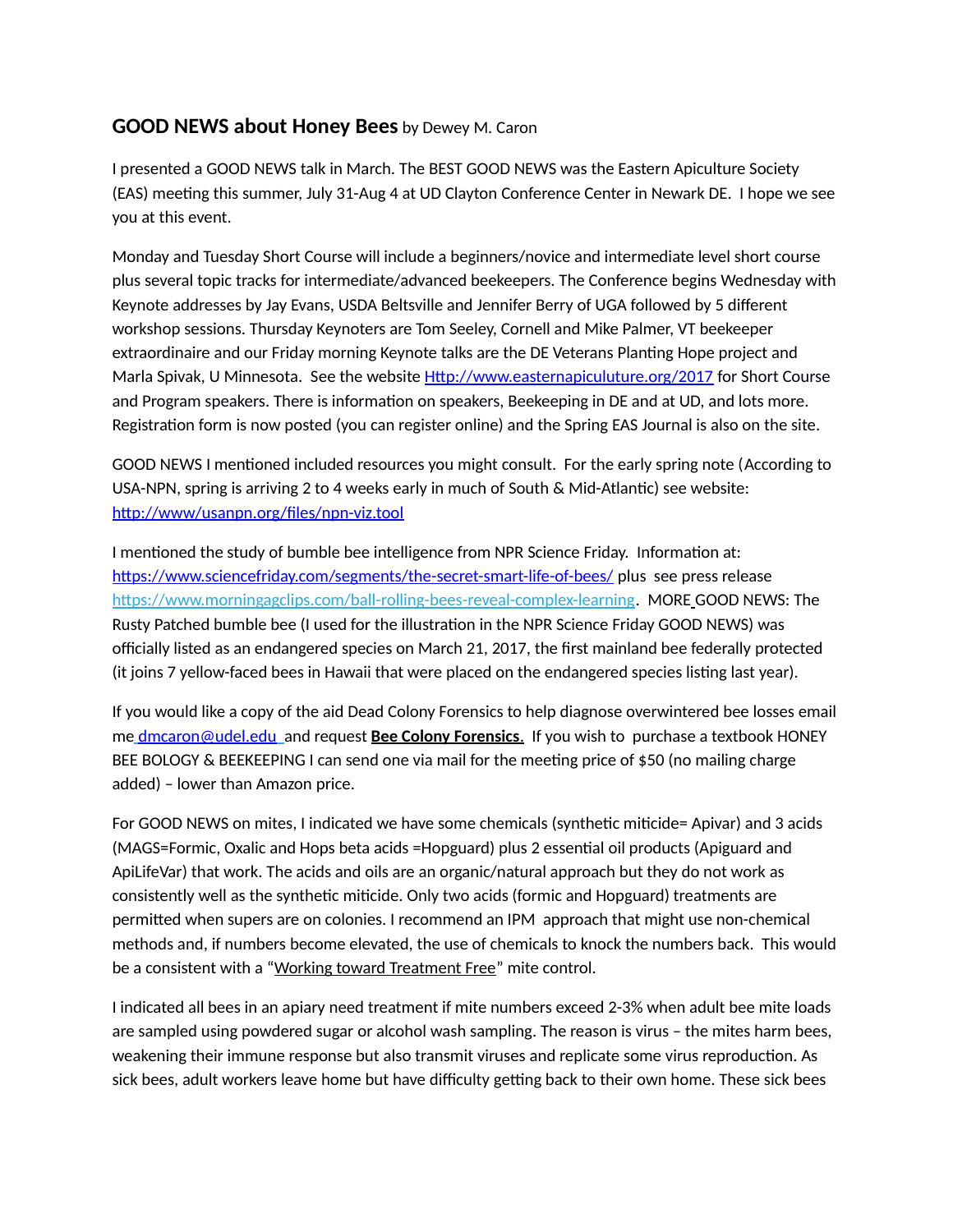from colonies with elevated mite numbers (often the strongest colonies) , i.e. "mite bombs" can carry the viruses to healthy colonies resulting in spread of the disease epidemic.

The other GOOD NEWS I mentioned is another tool the Honey Bee Health Coalition *Tools for Varroa Management* and our accompanying videos as being the most useful educational tool you should have to help develop a varroa management plan. The downloads are absolutely free at <http://wwww.honeybeehealthcoalition.org/varroa/>

In addition to the GOOD NEWS about EAS in DE this summer and *The Tools for Varroa Management* aid from Honey Bee Health Coalition, I also presented GOOD NEWS about bees and pesticides, honey & bee forage and about the increase in interest and educational opportunities for information on beekeeping (abbreviated at Kent Co meeting).

PESTICIDES: It was difficult to find GOOD NEWS about pesticides and bees. I started by saying pesticides are useful for beekeepers to combat mites and for growers to produce high quality, inexpensive crops and food stuffs but we still need to do better to protect bees when we use pesticides. I discussed the Wilsonville Bumble Bee kill of June 2013. For details see my Bee Culture article [http://www.beeculture.com/pesticide-causes-massive-bumble-bee-massacre/.](http://www.beeculture.com/pesticide-causes-massive-bumble-bee-massacre/)

The GOOD NEWS from this kill incident was the public outcry and energizing of environmentalists, banning of the 2 neonicotinoids involved in Oregon and fining of the applicator plus an OR Legislative Task Force that has resulted in passage of 3 new bee health initiatives and hiring of a new Extension Bee Health specialist at OSU. A great resource for information on neonicotinoid insecticides is the Xerces Society pamphlet "*How Neonicotinoids Can Kill Bees: The science behind the role these insecticides play in harming bees.*" The is a free pdf download.

The references to lawsuits are as follows: Beyond Pesticides and the Organic Consumers Association (OCA) have filed a lawsuit against SUE BEE [\(www.suebee.com\)](http://www.suebee.com/) for 'deceptive and misleading' use of the word natural on their label because it contains glyphosate (Monsanto Roundup<sup>®</sup> herbicide). Samples (69 total) of both U.S. and imported (including organic) honey were collected from Philadelphia grocery stores.<https://www.organicconsumers.org/>

Two court cases, both in 9<sup>th</sup> circuit court, are directed at EPA review of neonicotinoids. One by beekeepers seeks to force EPA to review their approval of neonicotinoid effects on bees and pollinating insects and the second has specifically limited the approval of sulfoxaflor, a neonicotinoid-type insecticide. . http://pollinatorstewardship.org/?page\_id=3706

The GOOD NEWS on the White House Pollinator Health Task Force can be found at https://www.whitehouse.gov/sites/whitehouse.gov/files/images/Blog/PPAP\_2016.pdf and the 10 pointers to help save the bees are at: HTTP://[BUZZABOUTBEES](http://buzzaboutbees.net/save-the-bees.html).NET/SAVE-THE-BEES.HTML. Most recommendations revolve around pesticide use, planting flowers and providing habitat. An example of working with elected officials is Beyond Toxics efforts to seek legislation (Oregon Pollinator Protection Act 2017 SB 929.) Se[ewww.beyondtoxics.org/work/save-oregons-bees/](http://www.beyondtoxics.org/work/save-oregons-bees/)